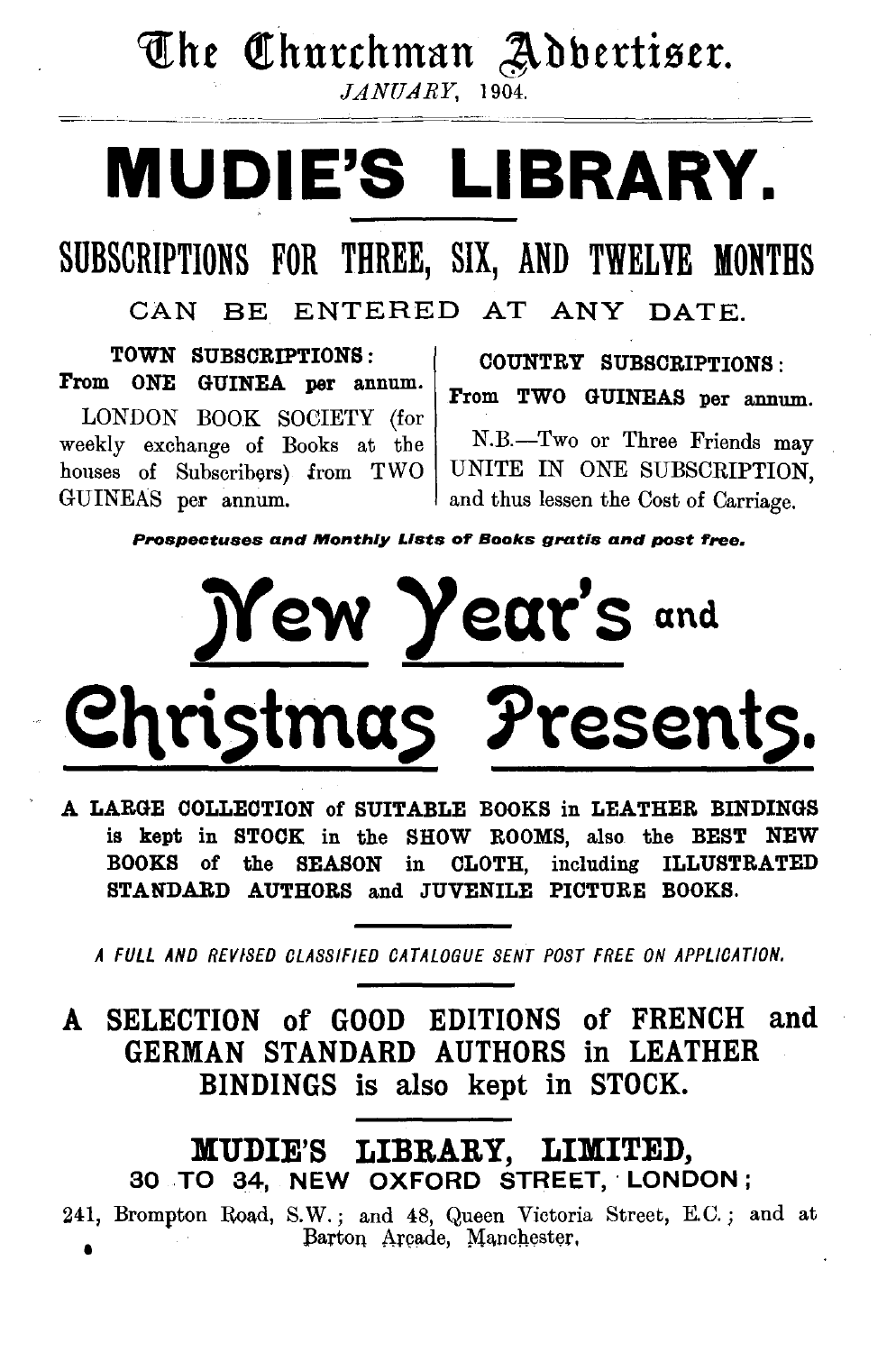## **HANDSOME CLOTH OASES**

l'OR

## **Binding the Numbers of** "The Churchman"

**Can now be had,** 

**PRICE ONE SHILLING EACH.** 

ELLIOT STOCK. 62, PATERNOSTER ROW, LONDON, E.C.

#### **THE**

## **€xposttor's Gr¢¢k C¢stam¢nt.**

#### THE THIRD VOLUME OF

#### **THE EXPOSITOR'S GREEK TESTAMENT.**

Edited by the Rev. W. ROBERTSON NICOLL, M.A., LL.D. Handsomely printed and bound in buckram. Imp. 8vo. *Ready early in December.* 

The Second Epistle to the Corinthians. By the Very Rev. DEAN BERNARD, D.D. The Epistle to the Galatians. By the Rev. FREDERICK RENDALL, M.A. fhe Epistle to the Ephesians. By the Rev. Principal SALMOND, D.D. The Epistle to the Philippians. By the Rev. H. A. A. KENNEDY, D.Sc. The Epistle to the Colossians. By Professor A. S. PEAKE, M.A.

#### **ALREADY PUBLISHED,**

VOLUME I., 880 pages, containing-<br>St. Matthew, St. Mark, St. Luke. By the Rev. Prof. A. B. BRUCE, D.D.<br>St. John. By the Rev. Prof. MARCUS Dons, D.D. VOLUME II., 954 pages, containing—<br>The Acts of the Apostles. By the Rev. Prof. R. J. KNOWLING, D.D.<br>The Epistle to the Romans. By the Rev. Prof. JAMES DENNEY, D.D.<br>The First Epistle to the Corinthians. By the Rev. Prof. G.

The price of each volume is 28s, Volumes I. and II. may still be had at subscription price, viz., 30s.

Those who have subscribed for Volumes I. and II. may have Volume III. on payment of 15s.

HODDER & STOUGHTON, 27, PATERNOSTER ROW, LONDON, E.C.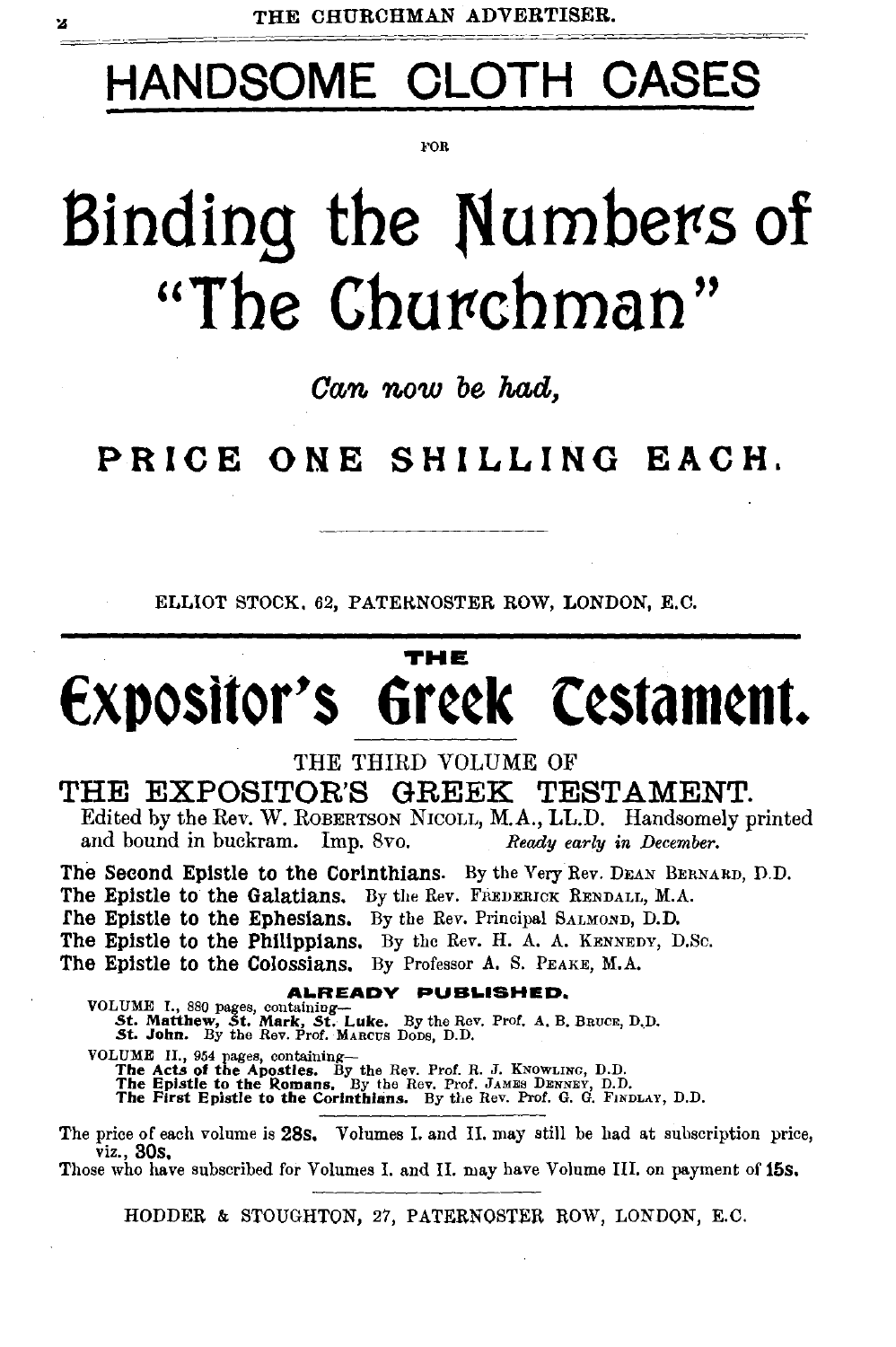### A SELECTED LIST OF PUBLICATIONS Cloth gilt, for Presentation, 3s, 6d. Cloth gro. nrinted on antique Tel.

"THE POET OF HOME LIFE." By ANDREW JAMES SYMINGTON, F.R.S.N.A. With Centenary Papers by the Very Rev. Dean Farrar, D.D.; the Rev. John Callis, M.A.; Canon Wil-<br>ton, M.A.; the Rev. Charles Bullock, B.D., and<br>others. With Twenty-four Fine Art Illustra-<br>tions.

Illustrated Edition of the Popular Work. Large crown Svo, cloth gilt, bevelled, 5s.

DAYSPRING: A Story of the Time of William Tyndale. By the late EMMA<br>MARSHALL, Author of "Moth'er and Son," etc.

In large crown 8vo, bevelled cloth gilt. Price 3s. 6d.

"MATCHES THAT STRIKE."<br>Edited by the Rev. CHARLES BULLOCK, B.D.

By the same Author. Cloth gilt, with Portrait, 2s.

"THE MAN OF SCIENCE THE MAN OF GOD." Leaves from the Life of Sir James Y. Simpson. A valuable little work for all interested in Christian Missions.

By the same Author. New Edition. Cloth gilt, with Seven Portraits, 5s.

THE CROWN OF THE ROAD. Leaves from Consecrated Lives.

Handsome bevelled cloth gilt, 8s. 6d.

WONDERLAND WONDERS. By the Rev. JOHN IsaBELL, F.E.S., Author of "The Insect World," etc. Many first-class Illustra-<br>tions by Lours WAIN and others.

Crown 8vo, printed on antique paper, red border, forming a Handsome Volume for Gift or the Library. Price 5s.

NEW CENTURY HYMNS for the Christian Year. By the Rev. F. W. OanE WARD, B.A., Author of "Matin Bells," etc.

Handsomely bound, with Illustrations, 846 pages, 8s. 6d.

THE SHADOW LIFTED ; or, The Home Magnet. By ANNIE LucAs, Author of "Leonie."

Cloth gilt. Illustrated. Is. 6d. each.

THE STORY OF OUR CHURCH. By the Rev. CHARLES BULLOCK, B.D. Three Volumes of this work are now ready.

SUNRISE IN BRITAIN: How , the Light Dawned.

THE ECLIPSE OF TRUTH: How the Light was obscured.

DARK DAYS IN ENGLAND, and the Dawn of Reformation Light.

Bishop Ryle wrote: " I am heartily glad' Sunrise in Britain' has been published." Bishop Pakenham Walsh· wrote : " A clear and

reliable book." • " Every Englishman should read it, and every school should make it a standard *book."-Revie'to.* New Edition Now Ready, with 82 extra pages and three additional Illustrations. Crown Svo,

cloth gilt, Is. 6d.

The "Fireside" Magazin<sup>'</sup><br>JAN., 1904. 41st YEAR OF ISSUE.

6d. Monthly. (New Series.) 6d. Monthly.

*TilE JANUARY NUMBER CONTAINS:-*

NUGENT ORME'S ENCUMBRANCES A TALE. By the Author of "Well Married,"

THE BLESSING OF THE CLOSED DOOR. By the Rev. F. W. Orde Ward, B.A. APATHY AND HOSTILITY.

By the Rev. J. E. Watts-Ditchfield. A LOST ART.

By Mrs. Orman Cooper.

THE TRUEST PLEDGE. By J. M. Houston. THE MISSING LETTER.<br>A TALE. By W. T. Stratton.

DOUBLES I HAVE SEEN. By "A Haunted Man."

WHAT IS IT?<br>By the Rev. John Isabell, F.E.S. PAPER MONEY.

By F. 0. R Hatton.

AMERICAN & CANADIAN GIRLS. By Fielding Falconer.<br>THE CHARM OF OLD CASTLES.

By Retro. THE ART OF BEING ARTISTIC.

 $By$  "H. S. B. THE ETHICS OF TIPPING.

By L. Spurling.

EYES. By A Medical Man.<br>POSTAGE STAMPS.

By G. L. Apperson.

THE CRIER.

*PROMINENT FEATURES FOR 1904 :-*

SHORT STORIES and TRAVEL SKETCHES, fully illustrated, LITERARY NOTES, NATURE ARTICLES.

London: "HOME WORDS" Office, 11, Ludgate Square, Ludgate Hill, E.C.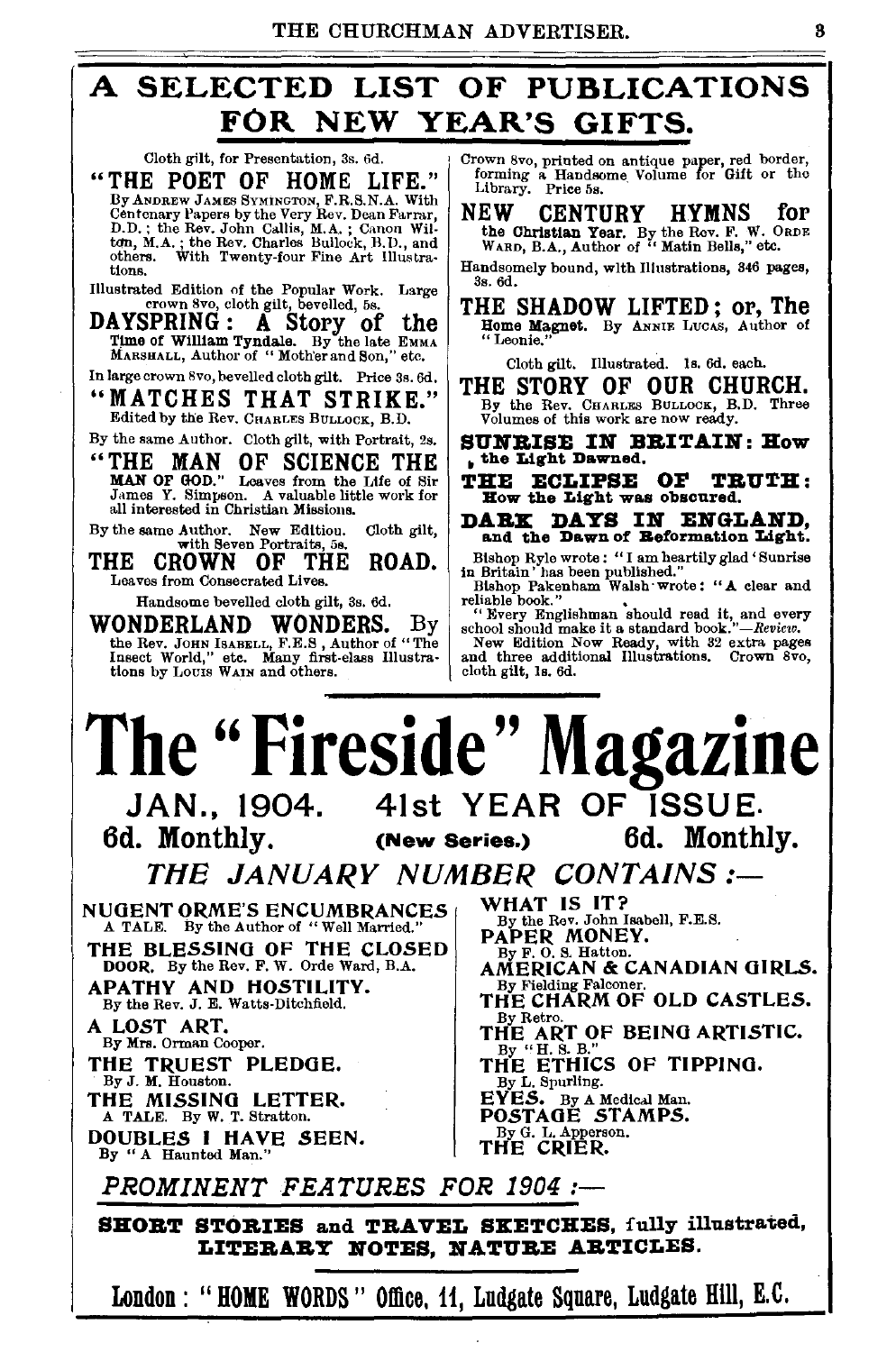### **THE ANCESTRY OF RANDALL THOMAS DAVIDSON, D.D.**

*(Archbishop of Canterbury).* 

#### B Chapter in Scottish Biography.

BY THE REV. ADAM PHILIP, M.A., LONGFORGAN.

#### EXTRACT FROM PREFACE.

The accession to the See of Canterbury of a Scotsman, the second within a generation, is an event of some interest to his countrymen. Amongst his English friends and admirers, there must be those who would like to know the streams of life and thought that have helped to form and enrich the Primate.

This sketch is intended to meet such a wish. If it tells of men who have lived and acted in less prominent spheres of service, it also speaks of men who had an intelligent and generous outlook on life, of men who fought bravely for the truth of God, and stood up fearlessly for the rights of the Christian people.

ELLIOT STOCK, 62, PATERNOSTER ROW, LONDON, E.C.

Now Ready. In demy 8vo., clear type, with 23 Illustrations, about 400 pages. Cloth. Price 7s. 6d.

### **WHAT HATH 000 WROUGHT.**

AN AUTOBIOGRAPHY by the REV. CANON RICHARD HOBSON,

Late Vicar of St. Nathaniel's, Windsor. West Derby, Liverpool.

With an Introduction

By the RIGHT REV. F. J. CHAVASSE, D.D.,

*Bishop of Liverpool.* 

SECOND EDITION, REVISED. In demy *8vo.,* stiff cover, price 7s, 6d. net.

### **THE DOCTRINE OF THE DEATH OF CHRIST.**

*In Relation to "The Sin of Man," "The Condemnation of the Law," and "The Dominion of Satan."* 

> By the REV. NATHANIEL DIMOCK, A.M., Late Vicar of St. Paul's, Maidstone.

With an INTRODUCTION by the REV. H. G. GREY, *Principal of Wycliffe Hall, Oxford.* 

ELLIOT STOCK, 62, PATERNOSTER ROW, LONDON, E.G.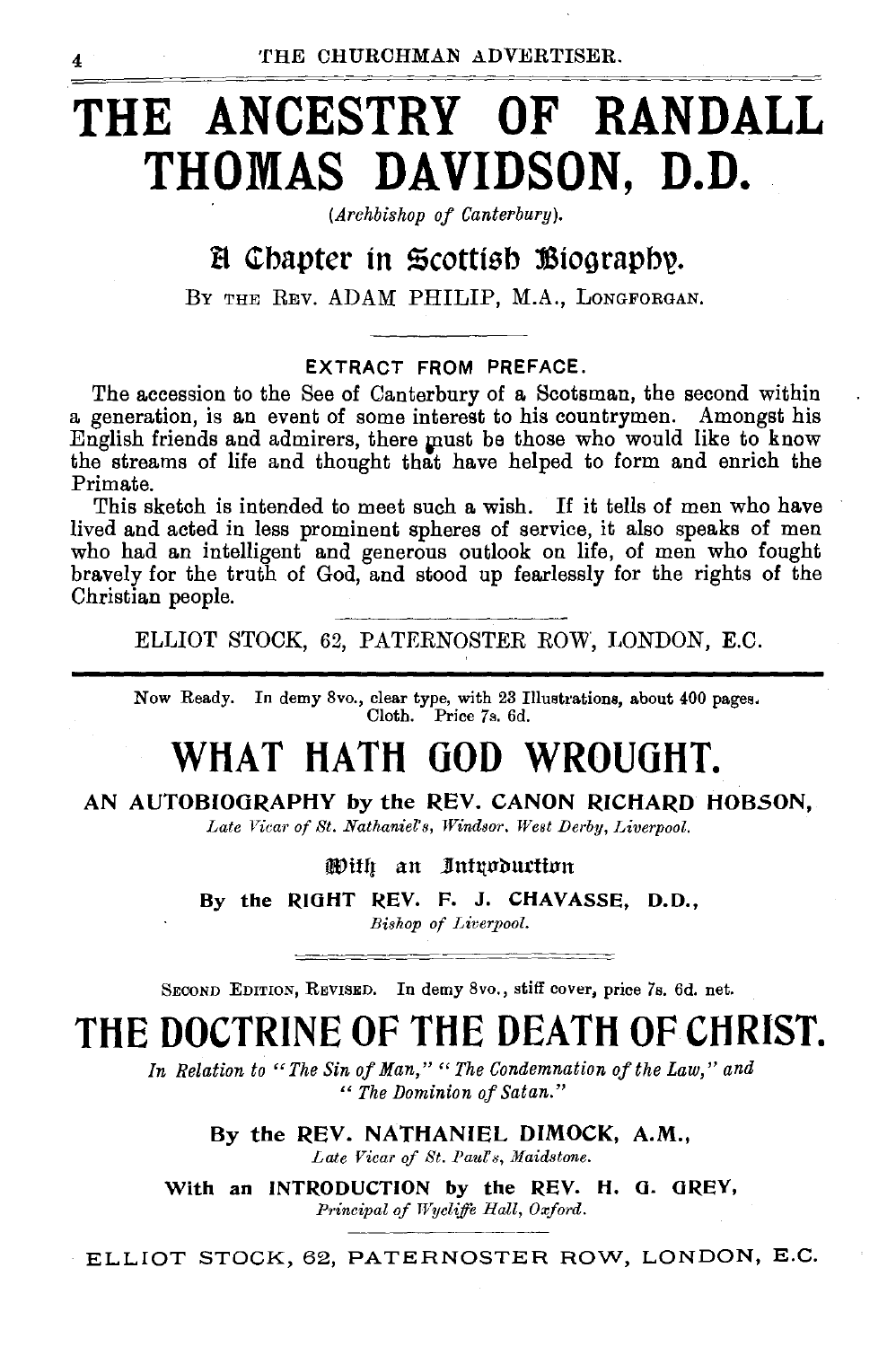## The **Mational hotestant ehureh Union.**

To Maintain the Principles of the Reformation as set torth in the Prayer Book arid Articles of the Church of England.

President-W. D. CRUDDAS, Esq. Chairman-The Rev. Prebendary WEBB-PEPLOE, M.A. Treasurer-T. F. VICTOR BUXTON, Esq. Secretary-Sir C. ROBERT LIOHTON, Bart.

The Mational Protestant Church Union witnesses for--

- 1. The supremacy and sufficiency of the Holy Scriptures as the Word of God.
- 2. The sole and sufficient efficacy of the sacrifice of the Lord Jesus Christ upon the Cross.
- 3. The justification of man by faith only in the Lord Jesus Christ.
- 4. The right of every believer to direct and unimpeded access to God, through Christ.
- 5. The freedom and sovereignty of the work of the Holy Spirit in sanctification.

WILL YOU HELP THIS IMPORTANT WORK?

*For List of Publications, Terms of Membership, etc., apply to the Secretary, N.P.O.U.*  324. BEGENT STREET, LONDON. W.

#### EDUCATIONAL.

### **TRENT COLLEGE.**

#### A Church of England Public School

conducted in accordance with the principles of the Reformation. Many successes at the Universities and in the Army. Numbers have trebled during the last six years. Thirty acres of playing fields. Remarkable health record. Fees,  $\pounds 75$  per annum; reductions made for the sons of Clergy and Officers.

Apply to the HEADMASTER. TRENT COLLEGE, DERBYSHRE.

#### **ST. MICHAEL'S COLLEGE,**  Near TENBURY, WORCESTERSHIRE.

BOYS thoroughly prepared for Public Schools. Most healthy situation; large playing fields and Fives Courts; separate cubicles. Head master, REV. W. A. RENWICK, M.A., I. (1998) Jake Scholar of Hertford College, Oxford. 4PPLY: REV. THE WARDEN.

#### **DAVENTRY GRAMMAR SCHOOL.**

Founded A.D. 1600.

**PUBLIC SCHOOL EDUCATION** at moderate cost. Resident staff of University Graduates in Honours.<br>
Entrance scholarships. Special terms for some of clergy and medical men. Sound Church teaching,<br>
Healthy situation, 800 feet a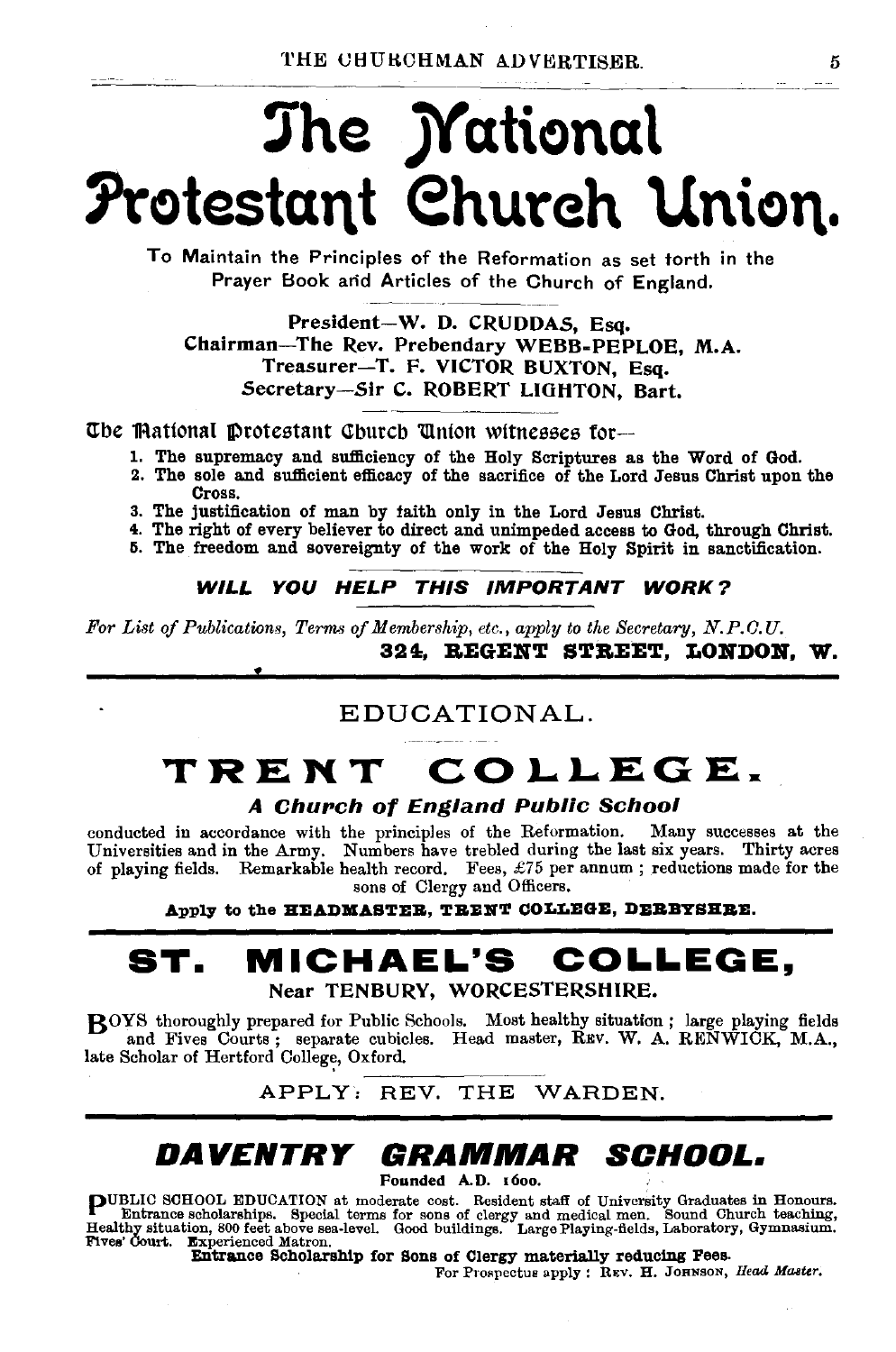### **ECCLESIASTICAL INSUBANCE OFFICE, LTD.**<br>FIRE INSURANCE. BURGLARY, STRAND, LONDON, W.C.<br>FIRE INSURANCE. SURGLARY INSURANCE. GLASS INSURANCE.

FIRE INSURANCE. BURGLARY INSURANCE. GL. FIRE INSURANCE. The Surplus Profits are devoted to Institutions, etc., which are for the benefit of the Clergy and of Church objects.

objects.<br>For Information and Forms, apply at the Joint Offices of the Ecclesiastical Insurance Office,<br>Ltd., and the Clergy Pensions Institution, 11, Norfolk Street, Strand, London, W.C.<br>JOHN DUNCAN, F.I.A., Secretary.

"This is a serious attempt made in good faith to hetp the Clergy to help themselves, and to husband the existing resources of the *Church."-Guardian.* 

CLERGY PENSIONS INSTITUTION.<br>The distinguishing characteristic of the scheme of the Institution may be concisely stated in the three<br>words, "Self-help aided." Clergymen who wish to secure the benefits of the Institution fo families exercise self-help by making payments in purchase of Benefits ; while Honorary Contributions are applied to augment the Benefits so purchased. The Institution comprises the following:

<sup>1</sup>1. Clergy Pensions Fund; 2. Sickness Fund; 3. Widows and Orphans Fund; 4. Daughters<br>Fund; 5. Other Benefits Fund; 6. Personal Accident Assurance (Clergy); 7. Accidents to<br>Employees (Assurance of Liability of Clergy as E

Ltd., and the Clergy Pensions I nstltutlon, 11, Norfolk Street, Strand, London, W .c. JOHN DUNCAN, F.I.A., *Secretary and Actuary.* 

### SOCIETY FOR RELIEF OF PERSECUTED (SYRIAN COLONIZATION FUND)

This year has been marked by shocking torture and massacre of Jews by Christians in Russia. Thousands of the Jews in Palestine are refugees from persecution iu Christian Europe, Russia. Thousands of the Jews in Palestine are refugees from persecution iu Christian Europe,<br>but are destitute and unable to get work. Of these, seventy men are employed at Abraham's<br>Vineyard, Jerusalem, and many more app Vineyard, Jerusalem, and many more apply, but cannot be admitted till funds increase. There are 1,500 FAMILIES on the register kept by the Society's visitor among the aged, sick, and blind, to whom some food and clothing are given. The distress among them is acute and constant. Winter is at hand with its storms and snow, which cannot be kept out of these miserable homes. Fuel w!ll be needed.

WE ASK FOR MEANS that more may be aided, " in token of Christian sympathy."

Hon. Treasurer, F. A. BEVAN, EsQ., 54, LOMBARD STREET, E.C. *Secretary,* E. A. FINN, 41, PARLIAMENT STREKT, S.W.

### LIBERATOR" RELIEF FUND.

Datron: H.R.H. PRINCE CHRISTIAN.

£10,000 required to Relieve New and Urgent Cases.

HUNDREDS of aged and afflicted victims, so cruelly robbed of their life-savings by the great Liberator Fraud, just as they were hoping to enjoy the fruit of their industry and thrift. Many of them are members of the Church of England. Cheques and P.O.'s should be sent to the Secretary, Rev. J. STOCKWELL WATTS, 16, Farringdon Street, E.C.



TO SEAMED of all classes and name of all classes and more mean because the specified and the mean of the mean of the properties of the presentation of the contributions and offertories, urgently needed, should be forwarde Strand, London, W.O.

In crown 8vo., cloth, gilt lettered. Price 2s. 6d. net.

God and the Sinner; OR,

*Some Fundamental Truths of Christianity: Illustrated from the Parable of the Prodigal Son.* 

By Rev. Canon DENTON THOMPSON. M.A. Rector of North Meols, Southport.

The contents formed the substance of a series of addresses to men delivered in Emmanuel Church, Southport.

ELLIOT STocK, 62, PATERNOSTER Row, LoNDON, E.C.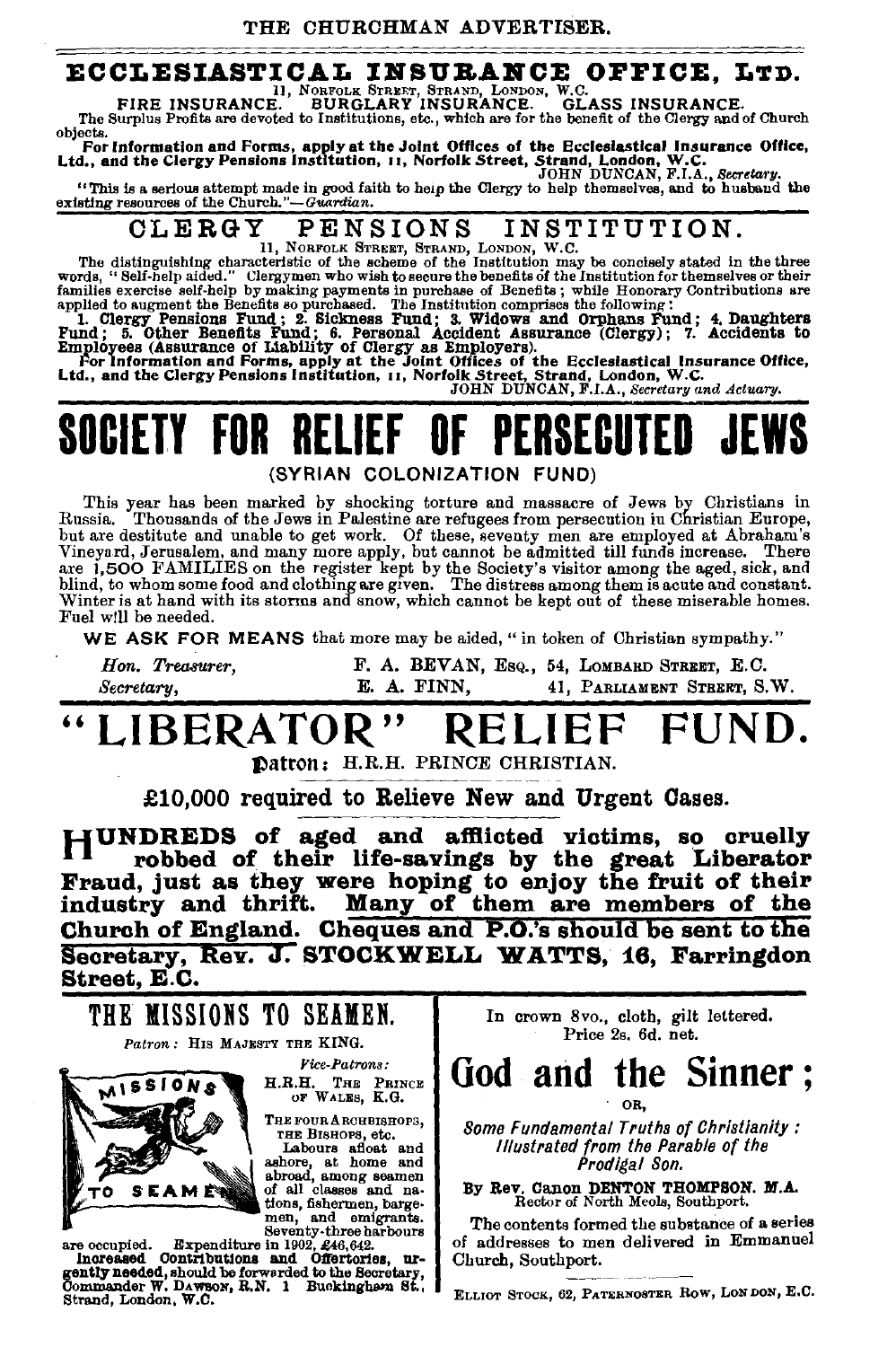*In* 24mo. *size, cloth limp, for the pocket, and uniform with the Prayer-Book,*  2s. *net. Also in leather .binding, for Presentation,* 3s. *net.* 

## **THE PEOPLE'S PSALTER:**

 $x$  plain  $x$  sook for those who wish to use the Dsalms in Church with intelligence and devotion.

#### By the Rev. G. H. S. WALPOLE, D.D.

(Examining Chaplain to the Archbishop of York.) --" -~----- -------~~-

. This book might well be described as the Church-goers' Psalter, for its object is to give ready help in the Church rather than in the study, to the ordinary worshipper, who oftentimes finds it difficult to give a meaning to the Psalms he is invited to sing, rather than to the student.

It has three features:-

- 1. A very brief introduction to each Psalm, setting forth its probable origin, its application in the Christian Church, and the use to which it has been or may be put.
- 2. Clearly-set-out divisions with interpretative headings, so that anyone may be able to see the progress of the thought of the Psalm.
- 3. Very short explanatory footnotes, dealing with any serious difficulties of the text.

#### Recommendations and Extracts from Rebiews.

" The book seems to be admirably adapted for its purpose, and I trust it will have a very wide usefulness."- BISHOP OF DURHAM.

" This is the kind of book which I have long wished to have for use in Church, and after using it I find it a real help."-DR. LocK. "I am very glad to have it and shall try to use it. It appears to answer what people

much want-a real guide to the meaning of Psalms for practical purposes."--ARCHDEACON MAOKARNESS.

"A delightful little book, not a commentary or a fresh translation, but simply an intelligent and natural explanation of the Prayer-Book Psalter."—Scottish Guardian. "A most timely and practical volume."—Rock.

"Here an attempt has been made to give us the Psalter in its up-to-date setting. . . . The Psalms are suitably divided in accordance with the subjects treated.<sup>7</sup>—Life of Faith.

*Now Ready. In large 4to.form, very .fully Illustrated, price* ls. *6d. net.* 

### **A MISSIONARY ROLL:**  PIONEERS OF **THE** 19th CENTURY.

This is a work of special interest to lovers and students of Foreign Missions. It contains not only notes of the chief Pioneers of British Missionary Societies, but those of other nationalities : American, Dutch, Swiss, German, etc.

It contains 72 portraits of celebrities, Missionaries and Missionary Scenes, some of which have not been published before. These are set in original designs of plants, characteristic of the various countries referred to.

"It is a work of special interest to all lovers and students of Foreign Missions."--Christian Endeavour Times.

ELLIOT STOCK, 62, PATERNOSTER ROW, LONDON. E.C.